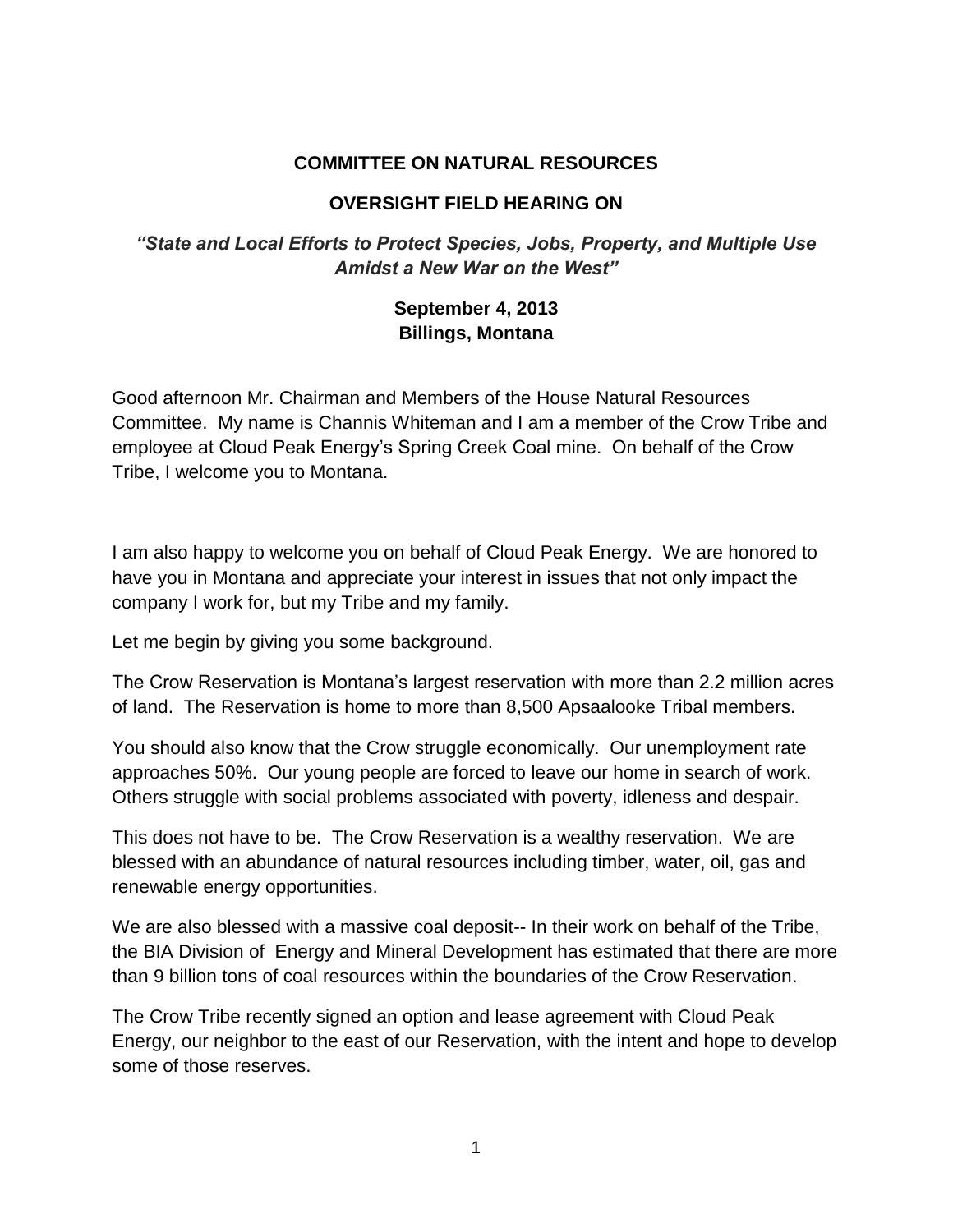Crow coal reserves could serve existing domestic markets as well as the growing Asian market.

It is a reserve the Tribe is interested in developing because we believe it is a key to making us a self-reliant reservation economy that can provide good jobs for our kids and hope for all generations.

I know what I speak, Mr. Chairman, because I am a proud coal miner at Cloud Peak Energy's Spring Creek Mine. I am a heavy equipment operator; a job I have had with Cloud Peak since 2005.

Cloud Peak Energy is one of the largest coal mining companies in the United States. Cloud Peak owns and operates three mines in the Powder River Basin States of Wyoming and Montana.

In Montana, Cloud Peak Energy owns and operates the Spring Creek Coal Mine, the State's largest coal mine, which was responsible for about 48% of Montana's total coal production last year.

And at a time when the Crow unemployment rate is near 50% and the U.S unemployment rate is over 7%, coal mining provides safe, reliable, good paying jobs.

Jobs that feed families and create opportunities and make healthy communities.

But I know there are detractors who say the harm of coal mining to the environment outweighs the benefits of the jobs and tax revenue created by mining. Some argue that we must choose between these good paying jobs and the environment.

Now I don't know a lot about the Endangered Species Act or the legal issues surrounding the sage grouse. That said, I think we'd all agree with Congress's worthy intentions when passing the Endangered Species Act

However we must make sure that any actions to save a species also takes into consideration the human impact. The Endangered Species Act should not force us to choose wildlife over humans and the economic opportunity necessary to my family and my Tribe.

I am here to tell you that we can have both— thriving wildlife populations and good paying jobs created by coal. Mr. Chairman, let me be clear so all understand our position. Protecting the environment is of monumental importance to the Crow Tribe.

Cloud Peak's reclamation work and operation mitigation efforts often result in improvement of wildlife habitat.

I know this because I see it every day I go to work.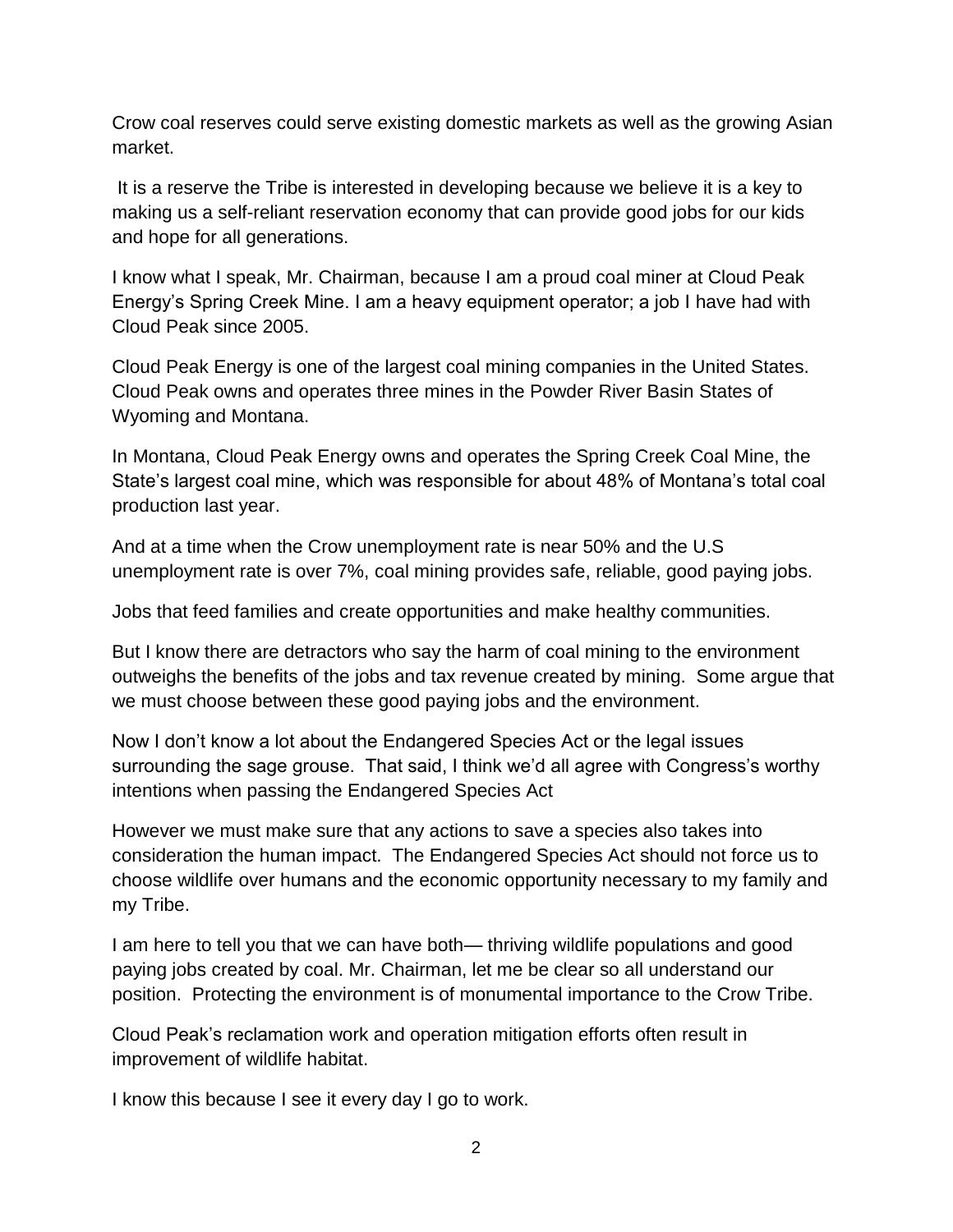Let me give you a quick example. At the Spring Creek Mine, our reclamation work is second to none. If you look on the screen, you will see a photo of our award winning reclamation work. As a dozer operator, I have been involved in the re-grading of land after the coal has been removed, returning it to a condition most would argue, is better than before we mined.

Reclaiming land specifically to provide habitat for a variety of wildlife species including sage grouse is a permanent and ongoing operation.

We are creating sage grouse habitat today, at Spring Creek, in places that were not sage grouse habitat before we mined. And this restored and improved habitat is already bringing in wildlife, including mule deer, antelope, osprey and a wide variety of other native species.

Mr. Chairman, I am not a biologist or a scientist or an expert on sage grouse. But I do know Cloud Peak Energy takes its responsibility to the environment very seriously.

If the implementation of laws like the Endangered Species Act fails to adequately consider people in the equation, then I fear efforts to save the Sage Grouse could lead to lost jobs, and the sage grouse will still lose habitat.

Restrictions that prevent Cloud Peak Energy from temporarily disturbing the land could lead to permanent impacts for me, my fellow coal miners, my family, and my Tribe.

Mr. Chairman and Members of the Committee, the Crow Tribe is located in a rural, remote part of Montana. We don't have a lot of options.

But what we do have is a lot of coal. And that coal brings good paying jobs and critical revenue to my Tribe. In recent years, coal revenues from the only operation that currently mines Crow coal – Westmoreland Resources' Absaloka Mine – accounted for almost 2/3 of the Tribe's revenues outside of Federal programs. To better provide for our people, the Tribe needs to expand and diversify our coal revenue and jobs.

And that coal also gives us a lot of hope because it helps provides a path toward selfsufficiency, opportunity for my kids and a choice for all the families that want to stay on their homeland.

Good paying jobs do not have to come at the expense of the environment. We can have both. As a heavy equipment operator for a coal mining company AND as a member of the Crow Tribe, I know we are already accomplishing both.